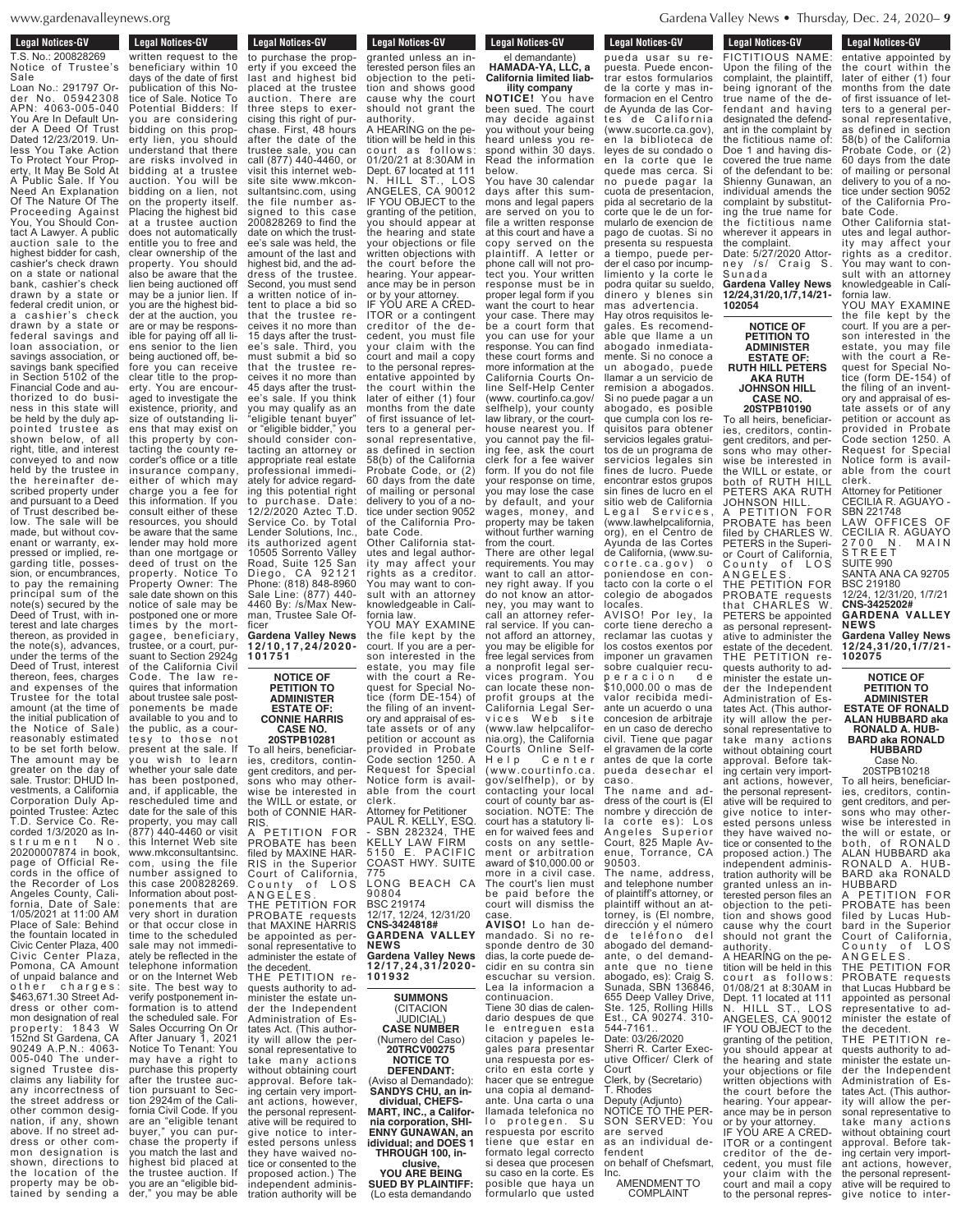**INC**

#### **Legal Notices-GV** Legal Nutices-GV

ested persons unless they have waived notice or consented to the proposed action.) The independent administration authority will be granted unless an interested person files an objection to the petition and shows good cause why the court should not grant the authority. A HEARING on the pe-

tition will be held on January 11, 2021 at 8:30 AM in Dept. No. 4 located at 111 N. Hill St., Los Angeles, CA  $90012$ 

IF YOU OBJECT to the granting of the petition, you should appear at the hearing and state your objections or file written objections with the court before the hearing. Your appearance may be in person or by your attorney.

IF YOU ARE A CRED-ITOR or a contingent creditor of the decedent, you must file your claim with the court and mail a copy to the personal representative appointed by the court within the later of either (1) four months from the date of first issuance of letters to a general personal representative, as defined in section 58(b) of the California Probate Code, or (2) 60 days from the date of mailing or personal delivery to you of a notice under section 9052 of the California Probate Code.

Other California statutes and legal authority may affect your rights as a creditor. You may want to consult with an attorney knowledgeable in California law.

YOU MAY EXAMINE the file kept by the court. If you are a person interested in the estate, you may file with the court a Request for Special Notice (form DE-154) of the filing of an inventory and appraisal of estate assets or of any petition or account as provided in Probate Code section 1250. A Request for Special Notice form is available from the court

#### **SUMMARY OF ORDINANCE NO. 1823** <u>SUMMARY OF ORDINANCE NO. 1823</u> clerk.

**AN ORDINANCE OF THE CITY COUNCIL OF** tition will be held in this **CYNTHIA R COX ESQ THE CITY OF GARDENA, CALIFORNIA, AP-PROVING ZONE CHANGE #1-19 CHANGING THE ZONING OF PROPERTY LOCATED AT 1335, 1337, 1341, and 1343 WEST 141ST** 1335, 1337, 1341, and 1343 WEST 141ST<br>STREET FROM LOW AND MEDIUM DENSITY **RESIDENTIAL TO HIGH DENSITY RESIDEN-TIAL (R-4)** TIAL (R-4)<br>(ZC #1-19; APNS: 6115—013-007 -011) IE CITY COUNCIL OF<br>|A, CALIFORNIA, AP-<br>GE #1-19 CHANGING ID MEDIUM DENSITY (ZC #1-19; APNS: 6115—013-007 -011) **SBN 153298** THE CITY OF GARDE **ESQ** 1335, 1337, 1341, a **STR** 

Date Introduced: November 10, 2020 Date to be Adopted: December 15, 2020  $\sqrt{2}$  objections or files ver 10, 2020 Date to be  $t_{\rm 020}$ Date Introduced: Nover Adopted: Decembe

Statements herein are intended as a summary description of the ordinance contents. A certified copy of the full ordinance is available for viewing at the City Clerk's office at City Hall, located at at the City Clerk's office at City Hall, located at<br>1700 W. 162nd Street, Gardena, California 90247. hearing. Your appearitended as a summary ce contents. A certil , Gardena, California Statements herein are **descript**i

THE ABOVE IS A SUMMARY OF ORDINANCE NO. 1823, which was introduced on November 10, 2020 and adopted by the Gardena City Coun-cil on December 15, 2020 by the following roll call vote: AYES: Mayor Pro Tem Henderson and Council Members Tanaka, Kaskanian, Francis Council Members Tanaka, Kaskanian, Francis<br>and Mayor Cerda NOES: None ABSENT: None. troduced on November the Gardena City Counby the following roll call None ABSEN1: None.

Dated this 24th day of December 2020 sember 2020

/s/ MINA SEMENZA, CITY CLERK **Gardena Valley News 12/24/2020-102111** Probate Code, or (2)  $\overline{S}$  CLERK  $\overline{S}$ 

**Legal Notices-GV** Legal Nutries-GV clerk. Attorney for petitioner: **CYNTHIA R COX ESQ SBN 153298 JORDAN C PARR ESQ SBN 332114 COX LAW GROUP** 23326 HAWTHORNE BLVD STE 390 TORRANCE CA90505- 3771

CN974163 HUBBARD Dec 24,31,7, 2020 **Gardena Valley News 12/24,310/20,1/7/21- 102121**

**NOTICE OF PETITION TO ADMINISTER ESTATE OF: JOHN JOSEPH MARTIN CASE NO. 20STPB10339** To all heirs, beneficiar-

**NEWS** ies, creditors, contingent creditors, and persons who may otherwise be interested in the WILL or estate, or both of JOHN JOSEPH MARTIN. A PETITION FOR PROBATE has been filed by JAMES N. MARTIN in the Superior Court of California, County of LOS A N G E L E S . THE PETITION FOR PROBATE requests that JAMES N. MAR-TIN be appointed as personal representative to administer the estate of the decedent. THE PETITION requests authority to administer the estate under the Independent Administration of Estates Act with limited authority. (This authority will allow the personal representative to take many actions without obtaining court approval. Before takcertain very important actions, however, the personal representative will be required to give notice to interested persons unless they have waived notice or consented to the proposed action.) The independent administration authority will be granted unless an interested person files an objection to the petition and shows good cause why the court should not grant the

**Legal Notices-GV Legal Notices-GV** authority. A HEARING on the petition will be held in this court as follows: 01/22/21 at 8:30AM in Dept. 44 located at 111 N. HILL ST., LOS ANGELES, CA 90012 IF YOU OBJECT to the granting of the petition, you should appear at the hearing and state

your objections or file written objections with the court before the hearing. Your appearance may be in person or by your attorney.

IF YOU ARE A CRED-ITOR or a contingent creditor of the decedent, you must file your claim with the court and mail a copy to the personal representative appointed by the court within the later of either (1) four months from the date of first issuance of letters to a general personal representative, as defined in section 58(b) of the California Probate Code, or (2) 60 days from the date of mailing or personal delivery to you of a notice under section 9052 of the California Probate Code.

Other California statutes and legal authority may affect your rights as a creditor. You may want to consult with an attorney knowledgeable in California law. YOU MAY EXAMINE the file kept by the court. If you are a person interested in the estate, you may file with the court a Request for Special Notice (form DE-154) of the filing of an inventory and appraisal of estate assets or of any petition or account as provided in Probate Code section 1250. A Request for Special Notice form is available from the court clerk. Attorney for Petitioner<br>RICHARD V. MA RICHARD HONY - SBN 121656, LAW OFFICES OF LAW OFFICES OF<br>RICHARD MAHONY 2 7 6 0 1 F O R B E S R O A D , # 1 - B

LAGUNA NIGUEL CA 92677 12/24, 12/31/20, 1/7/21 **CNS-3425538# GARDENA VALLEY**

**Gardena Valley News**

**AN ORDINANCE OF THE CITY COUNCIL OF** doing business as: **ROLLING WHEELS THE CITY OF GARDENA, CALIFORNIA, AP-PUBLISHING**, 15502 **PROVING ZONE CHANGE #2-20 CHANGING** PROVING ZONE CHANGE #2-20 CHANGING<br>THE ZONING OF A PROPERTY LOCATED AT **13615, 13619, and 13633 VERMONT AVENUE FROM GENERAL COMMERCIAL (C-3) TO HIGH DENSITY RESIDENTIAL (R-4)** PERIY LOCATED AT 3 VERMONT AVENUE 90220. Regi s tered EN ITAL (K-4)

Date Introduced: November 10, 2020 Date to be Adopted: December 15, 2020  $\mathbf{r}$   $\mathbf{r}$   $\mathbf{r}$   $\mathbf{r}$   $\mathbf{r}$   $\mathbf{r}$   $\mathbf{r}$   $\mathbf{r}$ er 10, 2020 Date to be  $2020$ 

Statements herein are intended as a summary description of the ordinance contents. A certified copy of the full ordinance is available for viewing at the City Clerk's office at City Hall, located at 1700 W. 162nd Street, Gardena, California 90247. D O M I N G U E Z , C A itended as a summary ce contents. A certified is available for viewing at City Hall, located at , Gardena, California

THE ABOVE IS A SUMMARY OF ORDINANCE NO. 1822, which was introduced on November 10, 2020 and adopted by the Gardena City Council on December 15, 2020 by the following roll call vote: AYES: Mayor Pro Tem Henderson and Council Members Tanaka, Kaskanian, Francis Council Members Tanaka, Kaskanian, Francis<br>and Mayor Cerda NOES: None ABSENT: None. IARY OF ORDINANCE roduced on November the Gardena City Counby the following roll call : None ABSENT: None.

Dated this 24th day of December 2020 pember 2020

/s/ MINA SEMENZA, CITY CLERK  $t = t$  of the  $t = t$ 

**Gardena Valley News 12/24/2020-102112** Recorder Office. A new

The following person is doing business as: **ROLLING WHEELS Legal Notices-GV** <u>Legar</u> **Gardena Valley News 12/24,31/20,1/7/21- 102122**

**FBN Legal Notices-GV Legal Notices-2020-185564**

**PUBLISHING**, 15502 SOUTH STANFORD AVENUE, RANCHO DOMINGUEZ, CA

(see Section 14411 et.seq., Business and Professions Code). **Gardena Valley News 12/3,10,17,24/2020-**

**FICTITIOUS BUSINESS NAME STATEMENT 2020-185565** The following person is doing business as: **ORU ASSOCIATION OF SOUTHERN CALI-FORNIA**, 13850 GAR-<br>N E T L A N E N E T L A N E , GARDENA, CA 90247. Registered Owners:

**100847**

**ORDER TO SHOW CAUSE FOR CHANGE OF NAME CASE NO.**

90220. Registered Owners: KELLIE K N I G H T , 155 0 2 SOUTH STANFORD AVENUE, RANCHO DOMINGUEZ, CA 90220. This business is conducted by: INDI-VIDUAL. The date registrant started to transact business under the fictitious business name or names<br>listed above: N/A.  $i$  is ted above: Signed: KELLIE KNIGHT. This statement was filed with the County Recorder Office: 11/12/2020. Notice — This Fictitious Name Statement expires five years from the date it was filed in the office of the County Recorder Office. A new Fictitious Business Name Statement must be filed before that time. The filing of this statement does not of itself authorize the use in this state of a Fictitious Business Name in violation of the rights of another under federal, state or common law **20TRCP00255** TO ALL INTERESTED PERSONS: Petitioner: GILBERT RODNEY RICKARD filed a petition with this court for a decree changing names as follows: GIL-BERT RODNEY RICK-ARD to GILBERT RUIZ RICKARD. THE COURT OR-DERS that all persons interested in this matter shall appear before this court at the hearing indicated below to show cause, if any why the petition for change of name should not be granted. Any person objecting to the name changes described above must file a written objection that includes the reasons for the objection at least two court days before the matter is scheduled to be heard and must appear at the hearing to show cause why the petition should not be granted. If no written objection is timely filed, the court

may grant the petition without a hearing. **NOTICE OF HEARING 01/08/2021 9:00 a.m., Dept. M Room: 350 Superior Court of California County of Los**

**Angeles 825 Maple Avenue Torrance, CA 90503**

A copy of this Order to Show Cause shall be published at least once each week for four successive weeks prior to the date set for hearing on the petition in the following newspaper of general circulation, printed in this county: Gardena Valley News DATE: 11/02/2020 Deirdre Hill Judge of the Superior Court



<u>SUMMARY OF OF</u>

**SUMMARY OF ORDINANCE NO. 1822 2020-185564 FBN Legal Notices-GV FICTITIOUS BUSINESS NAME STATEMENT** INANCE NO. 1822

SAMUEL OKAFOR, 4701 WEST 131ST ST #A, HAWTHORNE, CA 90250 & CHINYERE OFOEGBU, 1 3 8 5 0 GARNET LANE, GARDENA, CA 90247. This business is conducted by: UNINCOR-

PORATED ASSOCI-ATION OTHER THAN A PARTNERSHIP. The date registrant started to transact business under the fictitious business name or names listed above: N/A. Signed: SAMUEL OKAFOR, GENERAL PARTNER. This statement was filed with the County Recorder Office: 11/12/2020. Notice — This Fictitious Name Statement expires five years from the date it was filed in the office of the County Recorder Office. A new Fictitious Business Name Statement must be filed before that time. The filing of this statement does not of itself authorize the use in this state of a Fictitious Business Name in violation of the rights of another under federal, state or common law state Section 14411 et.seq., Business and Professions Code).

**Gardena Valley News 12/3,10,17,24/2020- 100848 FICTITIOUS**

**2020-185567**

**100268 BUSINESS NAME STATEMENT**

**FBN Legal Notices-GV FICTITIOUS FBN Legal Notices-GV BUSINESS NAME Legal Motices-2020-185567**

**BUSINESS NAME STATEMENT 2020-185571**

The following person is doing business as: **MA-TOES-FABRICS & JEWELRY STORE**, 5831 WEST PICO BLVD, LOS ANGELES, CA 90019. Registered Owners: MODINA SEKONI, 5831 WEST PICO BLVD, LOS ANGELES, CA 90019. This business is conducted by: INDIVIDU-AL. The date registrant started to transact business under the fictitious business name or names listed above: N/A. Signed: MODINA SEKONI. This statement was filed with the County Recorder Office: 11/12/2020. Notice — This Fictitious Name Statement expires five years from the date it was filed in the office of the County Recorder Office. A new Fictitious Business Name Statement must be filed before that time. The filing of this statement does not of itself authorize the use in this state of a Fictitious Business Name in violation of the rights of another under federal, state or common law (see Section 14411 et.seq., Business and Professions Code). **Gardena Valley News 12/3,10,17,24/2020-** The following person is doing business as: **UP-F RON T P ROD U C - TIONS**, 13111 SOUTH VAN NESS AVENUE, GARDENA, CA 90249. Mailing address: PO BOX 1333, GARDENA, CA 90249 Registered Owners: KEITH O'DEREK, 13111 SOUTH VAN NESS AVENUE, GARDENA, CA 90249. This business is conducted by: INDIVIDUAL. The date registrant started to transact business under the fictitious business name or names listed above: 01/1985.<br>Signed: KEITH Signed: KEITH O'DEREK. This statement was filed with the County Recorder Office: 11/12/2020. Notice — This Fictitious Name Statement expires five years from the date it was filed in the office of the County Recorder Office. A new Fictitious Business Name Statement must<br>be filed before that be filed before time. The filing of this statement does not of itself authorize the use in this state of a Fictitious Business Name in violation of the rights of another under federal, state or common law (see Section 14411 et.seq., Business and Professions Code). **Gardena Valley News**

**12/3,10,17,24/2020- 100267**

**FICTITIOUS BUSINESS NAME STATEMENT 2020-185569**

**100269**

**FICTITIOUS BUSINESS NAME STATEMENT 2020-185580** The following person is doing business as: **P L A Z A D E N T A L** , 14240 S. VERMONT AVE, GARDENA, CA 90247. Registered Owners: ENRICO J. RIDEAU DDS, A DENTAL CORP, 14240 S VERMONT AVE, GARDENA, CA 90247.

ducted by: CORPORA-TION. The date regis-

act business under the fictitious business

above: N/A. Signed: ENRICO J. RIDEAU

This statement was

Recorder Office: 11/12/2020. Notice — This Fictitious Name

was filed in the office of the County Recorder

fore that time. The fil-

thorize the use in this state of a Fictitious

ation of the rights of another under federal,

(see Section 14411 et.seq., Business and

**Gardena Valley News 12/3,10,17,24/2020-**

**FICTITIOUS**

This business is contrant started to transname or names listed DDS, PRESIDENT. filed with the County<br>Recorder Office: Statement expires five years from the date it Office. A new Fictitious Business Name Statement must be filed being of this statement does not of itself au-Business Name in violstate or common law Professions Code). **100090** The following person is doing business as: 1. **WAMUFAT INTERNA-TION A L COR P** 2 . **F A T I M O H M U H A M M E D** 3 . **F A T I M O H . O . M U H A M M E D** 4 **. F A T I M O H . O . MUHAMMED-JINADU** 5**. FATIMOH OMO-LOLA MUHAMMED**, 3786 1/7 WISCONSIN S T R E E T , L O S ANGELES, CA 90007. AI #ON 4182990. Registered Owners: WAMUFAT INTERNA-TIONAL CORP, 1653 7TH STREET #149, SANTA MONICA, CA 90406. This business is conducted by: COR-PORATION. The date registrant started to transact business under the fictitious business name or names listed above: N/A. Signed: FATIMOH MUHAMMED, PRES-IDENT. This statement was filed with the County Recorder Office: 11/12/2020. Notice — This Fictitious Name Statement expires five years from the date it was filed in the office of the County Recorder Office. A new Fictitious Business Name Statement must be filed before that time. The filing of this statement does not of itself authorize the use in this state of a Fictitious Business Name in violation of the rights of another under federal,<br>state or common law (see Section 14411 et.seq., Business and Professions Code). **Gardena Valley News**

**12/3,10,17,24/2020-**

### **2020-196699**  $\frac{1}{2}$

 $R$  **FBN** Legal Notices-GV **REPAIR**, 18435 S. FIGUEROA ST., GARDENA, CA 90248. Registered Owners: IS-RAEL ROSALES, 9605 SAN VINCENTE AVE. SOUTH GATE, CA 90280. This business is conducted by: INDI-VIDUAL. The date registrant started to transact business under the fictitious business name or names listed above: 10/2020. Signed: ISRAEL ROS-ALES. This statement was filed with the County Recorder Office: 11/24/2020. Notice — This Fictitious Name Statement expires five years from the date it was filed in the office of the County Recorder Office. A new Fictitious Business Name Statement must be filed before that time. The filing of this statement does not of itself authorize the use in this state of a Fictitious Business Name in violation of the rights of another under federal, state or common law (see Section 14411 et.seq., Business and Professions Code).

**Gardena Valley News 12/10,17,24,31/2020- 101697**

#### **FICTITIOUS BUSINESS NAME STATEMENT 2020-186573**

The following person is doing business as: **WEST END ALIGN-MENT**, 18008 S. VER-M O N T A V E . , GARDENA, CA 90248. Registered Owners: DARIN TADASHI NISHIMURA, 3223 S I N G I N G W O O D DRIVE, TORRANCE, CA 90505. This business is conducted by: INDIVIDUAL. The date registrant started to transact business under the fictitious business name or names listed above: 10/2000. Signed: DARIN TA-DASHI NISHIMURA. This statement was filed with the County<br>Recorder Office: Recorder Office: 11/16/2020. Notice — This Fictitious Name Statement expires five years from the date it was filed in the office of the County Recorder Office. A new Fictitious Business Name Statement must be filed before that time. The filing of this statement does not of itself authorize the use in this state of a Fictitious Business Name in violation of the rights of another under federal, state or common law (see Section 14411 et.seq., Business and Professions Code). **Gardena Valley News 12/10,17,24,31/2020- 101773**

### **FICTITIOUS BUSINESS NAME STATEMENT 2020-170785**

The following person is doing business as: **HEAVY SATCHEL**, 16941 BRIGHTON AVE., GARDENA, CA 90247. Registered Owners: NICHOLAS P E L A E Z , 1 6 9 4 1 BRIGHTON AVE., GARDENA, CA 90247.

**BUSINESS NAME STATEMENT 2020-196699** The following person is

**RAEL AUTOMOTIVE** This business is condoing business as: **IS-**